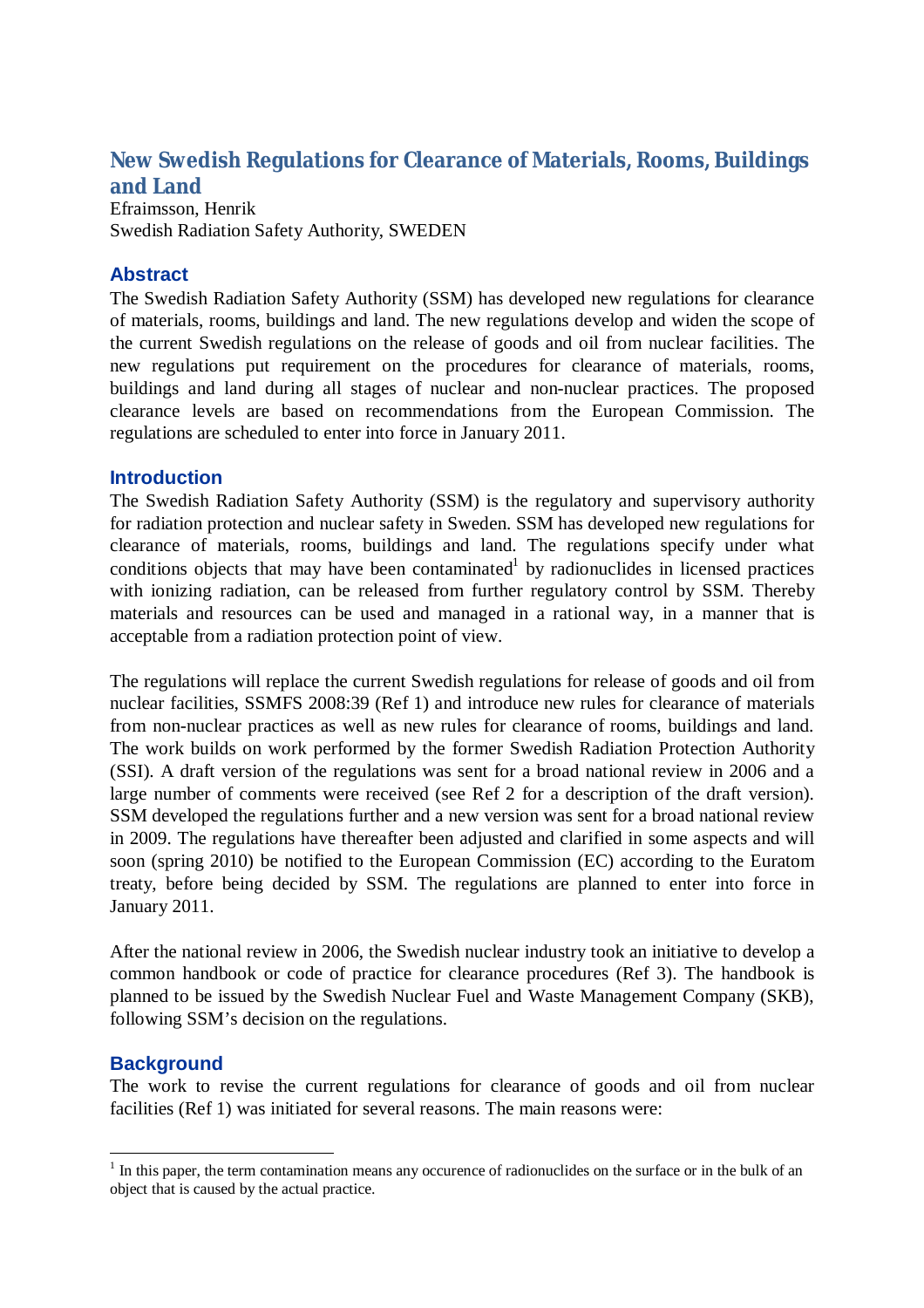- The methods for management of conventional wastes have changed substantially since the current clearance levels were developed.
- The current regulations were originally not intended for large amount of materials arising from decommissioning of nuclear installations.
- There are currently no general clearance regulations for non-nuclear practices in Sweden.
- A need for harmonization with international recommendations from the EC and the IAEA (Refs 4, 5, 6)

The work was prepared for several years by following the international development of clearance recommendations and regulations. The actual revision project started in 2004 with an evaluation of the current regulations. The evaluation was based on inspections of the clearance procedures at the Swedish nuclear installations (four NPP:s, one fuel fabrication plant and one site with material test reactors, hot-cells for material investigations and radioactive waste management facilities). Another important preparatory work was the investigation of the applicability of the EC recommendations for buildings and building rubble in Sweden (Ref 7). Also, some of the requirements were developed on the basis of experiences from decommissioning projects in Sweden and other countries. During the work, several seminars have been held to discuss specific topics on clearance with the licensees and other interested parties. On several occasions, information and progress reports have been given to radiation protection experts of the licensees. International experiences have been included in the work, by invitation of experts from Germany and Spain to seminars in Sweden, and by participation on international conferences.

## **The regulations**

The regulations contain the following subsections, which will be presented below.

- Introductory requirements
- Area of application
- Clearance
- Measures for clearance
- Clearance levels
- Rules for implementation of clearance levels
- Competence
- Reporting
- Other clearance options and exceptions

## **Introductory requirements**

The introductory requirements describe the purpose of the regulations and give a definition of the term clearance. It is stated that clearance means that the Radiation Protection Act (1988:220) and the Act (1984:3) on Nuclear Activities shall no longer be applied to materials, rooms, buildings and land that may have been contaminated by radioactive substances in such practices with ionizing radiation that are subject to licensing. Thus, it is important to note that the regulations only deal with exemptions from the acts on *radiation protection* and *nuclear safety*, in the case of potentially contaminated objects due to *licensed practices*. Other legislation concerned with hazards from radioactive substances might thus still be applicable, for example legislation on transport of radioactive materials and legislation on nonproliferation of nuclear materials.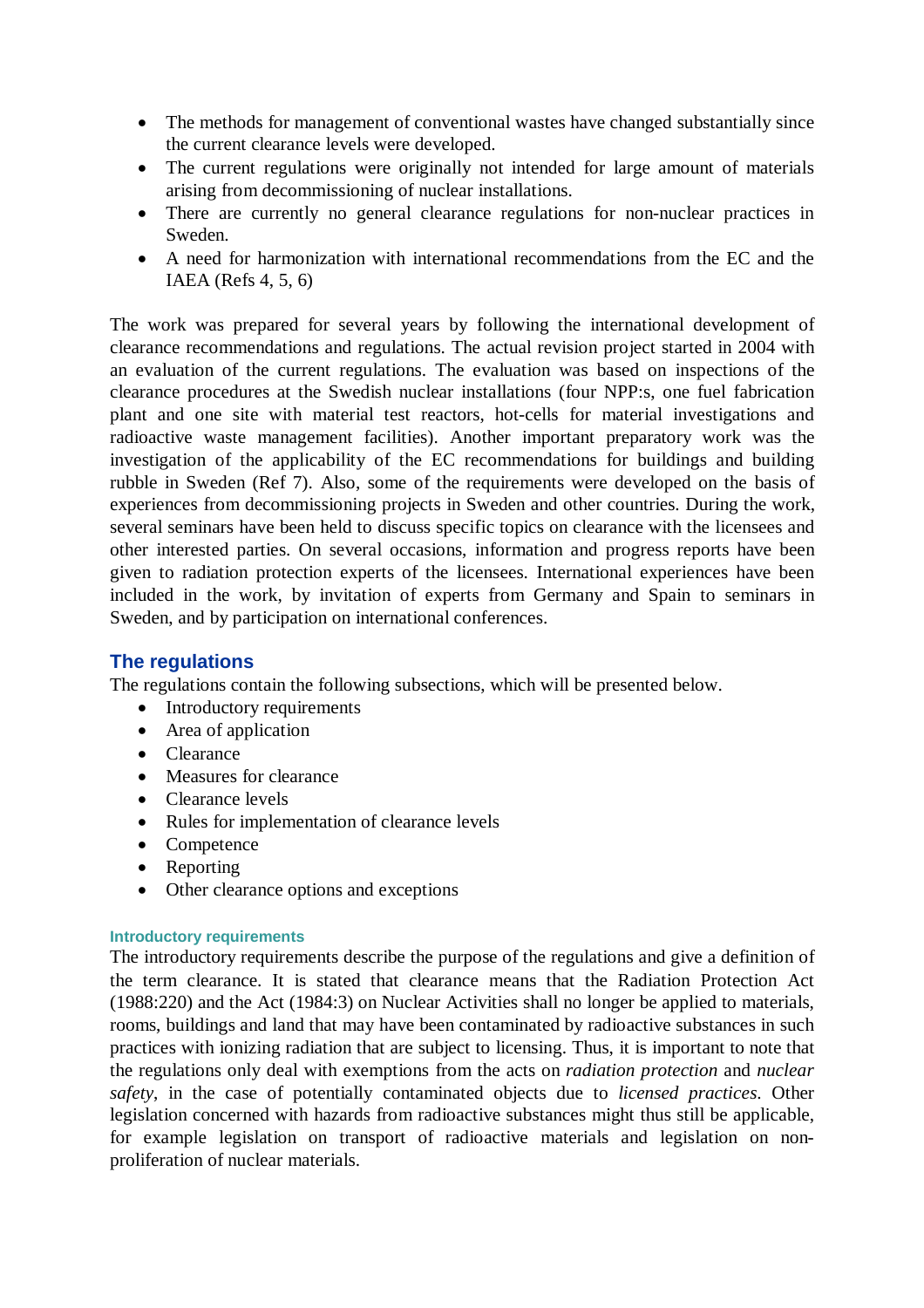#### **Area of application**

The area of application is specified both in terms of what is included in the scope of the regulations and what is excluded. Included are: Materials, including waste, rooms, buildings and land that *may* have been contaminated by radioactive substances in practices with ionizing radiation that are or have been carried out under a license according to the Radiation Protection Act or the Act on Nuclear Activities.

Excluded are:

1. releases of radioactive substances to air or water,

2. naturally occurring radioactive substances that are not part of the license for the actual practice with ionizing radiation,

3. practices that only involve naturally occurring radioactive substances and that are carried out without any purpose of use of the radioactive, fissile or fertile properties of radioactive substances,

4. nuclear medicine.

Thus, only radionuclides that have been part of the licensed practice have to be considered when applying the regulations. Nuclear medicine is excluded since contaminated objects from such practice need special consideration and are dealt with in other regulations from SSM (for example contaminated clothes and sheets).

#### **Clearance**

Clearance of materials is treated differently than clearance of rooms, buildings and land. For materials, it is stated that a material is subject to clearance when it has been checked in accordance with the regulations and it has been concluded by the licensee that the content of radioactive substances is less than the clearance levels given in the regulations. Thus a mandate is given to the licensee to perform clearance under own responsibility, without any obligatory supervision or decisions by the authority.

For rooms, buildings and land that shall no longer be used for the actual practice, it is stated that the licensee shall take all measures that are needed to achieve clearance. An application on clearance shall thereafter be given in to SSM, who decides on clearance. To allow for some flexibility, the licensee may temporarily use rooms and buildings that have been checked for contamination for other purposes without any decision on clearance by SSM.

#### **Measures for clearance**

An obvious requirement is that objects have to be checked for radioactive substances before clearance. The regulations state that the checks shall be based on measurements. Thus it is not sufficient to only estimate the occurrence of radioactive substances based on for example knowledge of the possible ways of contamination of the object. However, it is allowed to apply nuclide vectors or correlation factors between the occurring nuclides if the vectors or factors have been established from measurements on samples that can be considered representative for the actual composition of radionuclides.

It is further stated that the methods and extent of the checks shall be adapted to the risk of contamination, the extent of contamination, and to the characteristics of the potentially contaminated object.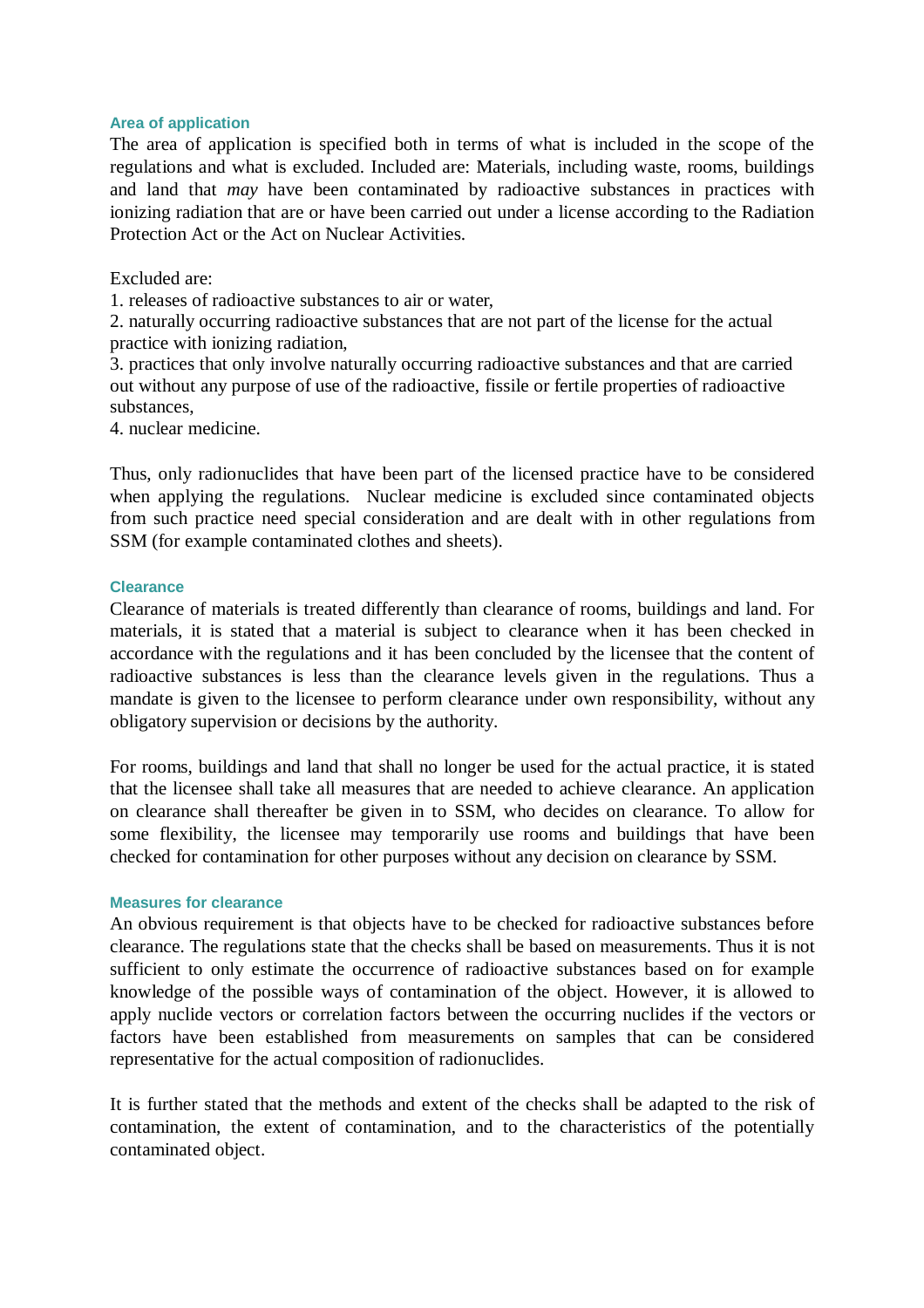Also, the methods shall correspond with Swedish or international standards, or guiding documents from SSM. Although no such guiding documents are planned by SSM today, they could be issued as a complement to the standards or to override the standards (if some part of a standard for some reason would be considered not appropriate).

Some decontamination efforts may be warranted to keep the amount of radionuclides in cleared materials, and thus also the potential exposure of members of the public, as low as reasonably achievable. It is therefore stated, as an advice attached to the regulations, that decontamination should be considered and that easily removable contamination should be removed before clearance. In another advice attached to the regulation, it is stated that systems, equipment and components should be removed before clearance of rooms and buildings, in order to facilitate decontamination and activity checks of the remaining structures.

An important prerequisite for allowing the licensee to perform clearance under own responsibility is to ensure that it is performed in a well-planned, qualified and systematic manner. In order to achieve this, it is stated that the licensee shall develop a written control program that shall specify the methods and who is authorized to conduct the checks. The control program shall also describe how quality assurance, self-assessment and documentation of results is done. For clearance of rooms, buildings and land as well as for clearance of more than 100 tonnes of materials per year, the control program shall be given in to SSM. Thereby, SSM has the possibility to review the program, judge if it is appropriate and give comments and suggestions for improvements. If needed, SSM can also require the licensee to change or improve the program in a specified manner.

Also, to facilitate supervision by SSM, it is stated that the performing of checks as well as the results of checks shall be documented and that the documents shall be preserved for ten years after clearance. The only exception from this rule concerns tools and equipment that are cleared after temporary use in the practice (se below).

Furthermore, the regulations explicitly forbid dilution of contaminated materials with the purpose to achieve clearance. It is also stated that liquids shall be cleaned from radioactive particles as far as practically achievable, in order to prevent exposure of the public due to accumulation of radionuclides in filters or in sediments.

## **Clearance levels**

As required in the European Community Basic Safety Standards (Ref 8), the clearance levels are based on the basic criteria for exemption (Annex 1 of Ref 8). The criteria are specified as a maximum effective dose to any member of the public of the order of 10 microsieverts per year and a collective effective dose of less than about 1 mansievert per year (or assessment that clearance is the optimum option).

Clearance levels are specified for four different cases:

- 1. Materials for unrestricted further management (reuse, recycling or disposal)
- 2. Oil and hazardous waste for incineration or disposal
- 3. Rooms and buildings for reuse
- 4. Buildings for demolition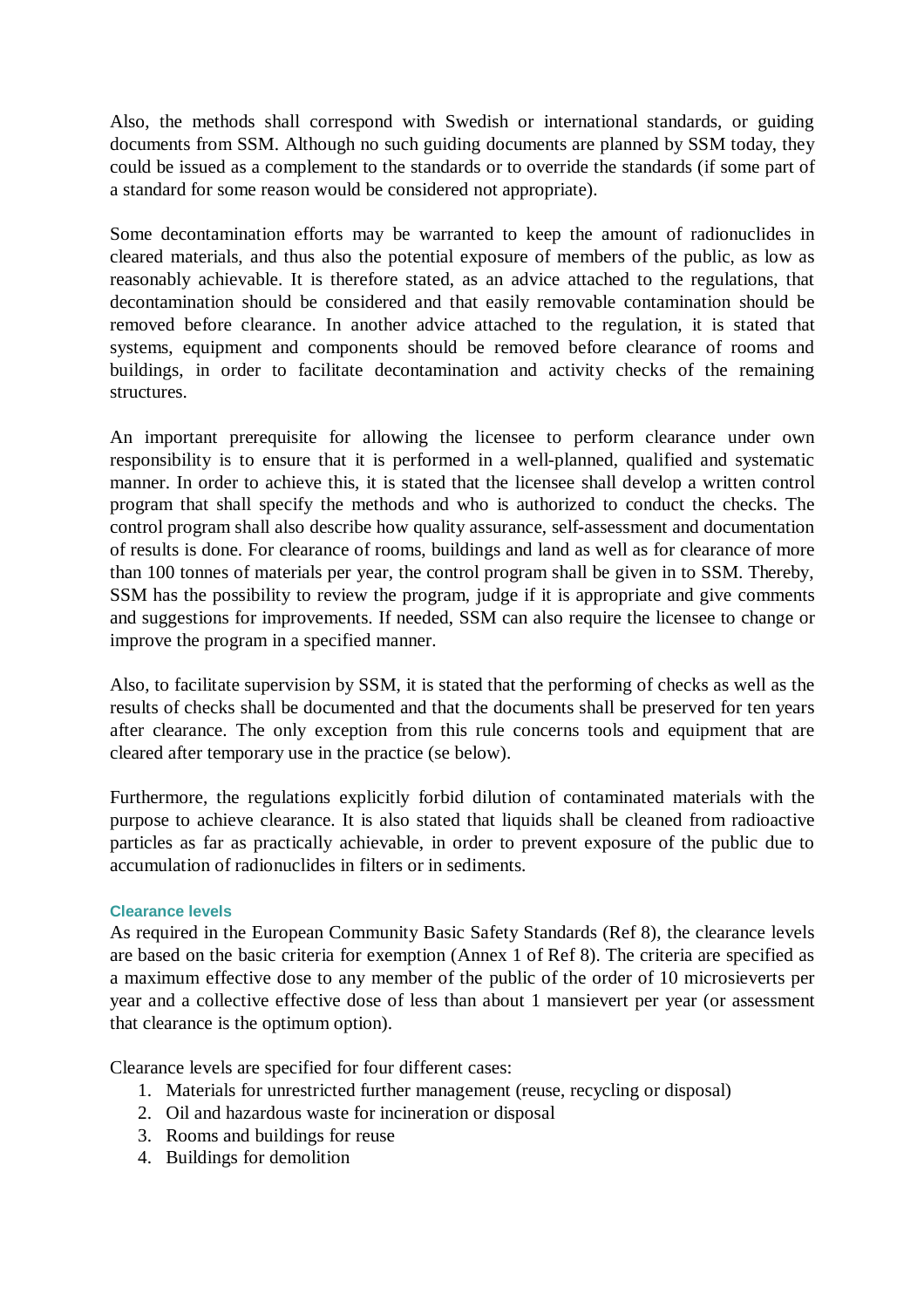For materials, oil and waste, nuclide specific clearance levels for activity concentration (becquerel per gram) are given for 196 nuclides. For materials for unrestricted further management (category 1 above), the values are those established in European Commission recommendation RP 122, Ref 4. For oil and hazardous waste for incineration or disposal (category 2 above), the values are 10 times higher for all nuclides (except for three nuclides for which the clearance values are the same as those recommended in RP 122 in order to not exceed the exemption values of the European BSS, Ref 8).

Clearance levels are also stated for surface contamination on materials. As in the current regulations (Ref 1), the values are 40  $kBq/m^2$  in total for beta and gamma emitting radionuclides and  $4 \text{ kBq/m}^2$  for alpha emitting radionuclides.

In general, both the levels for activity concentration and the levels for surface contamination have to be complied with for clearance. The only exception is for tools and equipment that have been used temporarily in the practice and that are intended to be used also after clearance (i.e. not being sent for demolition or recycling). Another prerequisite for this exception is that contamination shall only be expected to be found on accessible surfaces.

For rooms and buildings (categories 3 and 4 above), nuclide specific clearance levels are given for 104 nuclides. The values are those established in European Commission recommendation RP 113, Ref 5, Table 1 (for reuse or demolition) and Table 2 (for demolition only).

No clearance levels are given for land in the regulations. The current approach is that such clearance levels will be decided by SSM on application by the licensee based on site specific considerations.

#### **Rules for implementation of clearance levels**

In the regulations, some rules are given on how the clearance levels shall be interpreted and implemented. Firstly, the summation formula shall be used for contamination that consists of several nuclides, see for example Ref 4. Moreover, the activity concentration may be determined as a mean value for up to 1000 kg (in the case of materials) or 1  $m<sup>2</sup>$  (in the case of room and building surfaces, i.e. walls, floors and ceilings) when comparing with the clearance levels.

Surface contamination on materials may be determined as a mean value for up to 0.03  $m<sup>2</sup>$ when comparing with the clearance levels.

As mentioned in the beginning of the paper, the Swedish nuclear industry has jointly developed a guiding document for clearance. The document gives further guidance on several different issues that should be considered in the clearance process.

#### **Competence**

There is a general requirement that the involved personnel shall have sufficient competence for the measures that they take and the judgements that they make in the clearance process. This is further specified by requirements on knowledge of which radionuclides that occur in the practice and to what extent they may occur as contamination. The personnel shall also be educated in harmful effects and risks with ionizing radiation, in rules and routines for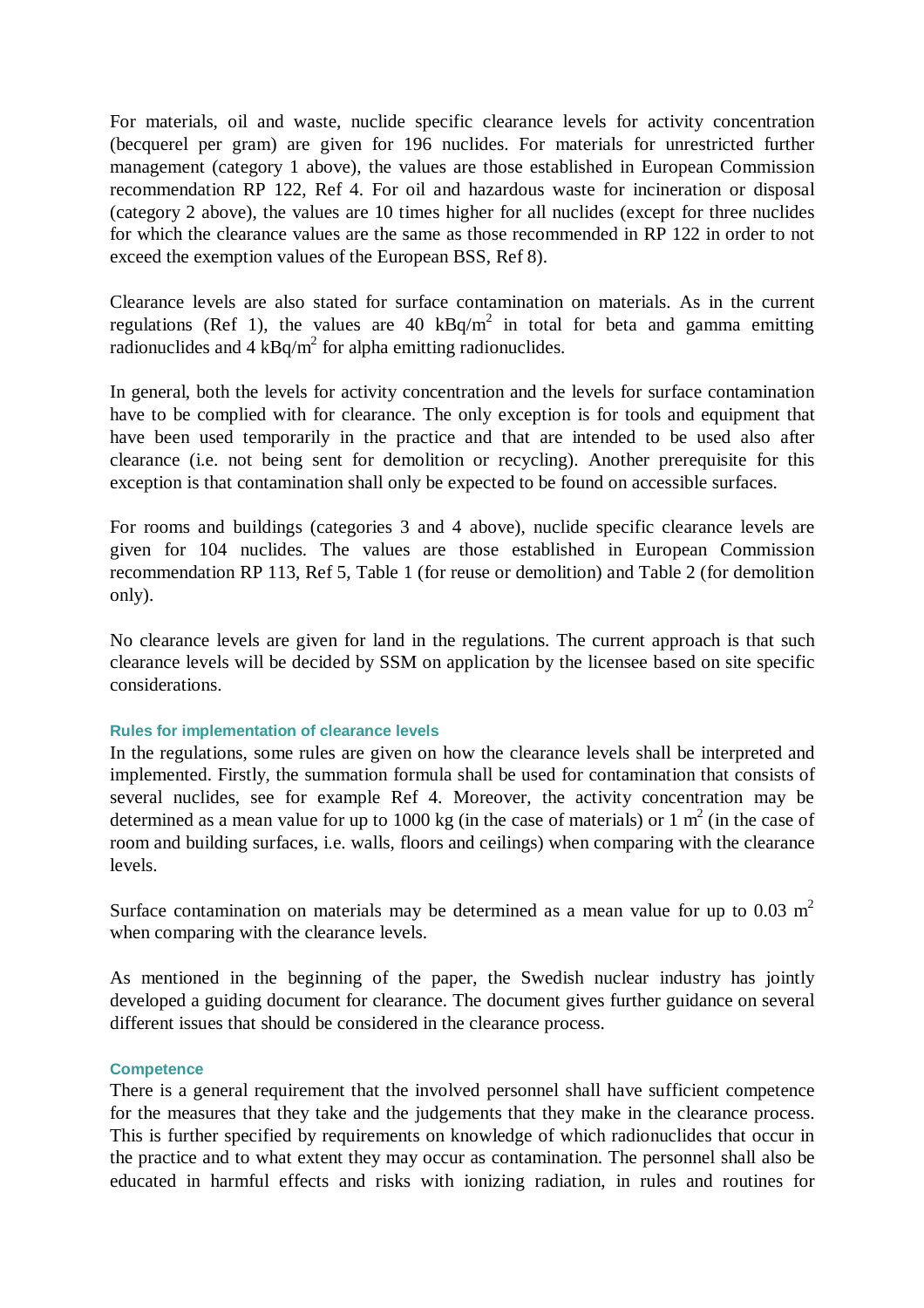clearance and in methods for sampling and measurement, including inaccuracies and limitations of the methods.

#### **Reporting**

A yearly report shall be given in to SSM in order to facilitate SSM's supervision and retrospective follow up on the use of the clearance option for management of materials and waste. The report can also serve the purpose of public insight in the process of clearance. The report shall specify the amounts and kinds of materials that have been subject to clearance, the nuclide specific concentration of radioactive substances in the materials, and, in the case of oil and hazardous wastes, the receivers of the materials. No report is required from licensees that have cleared less than 1000 kg of materials during the past calendar year, in order to reduce the administrative burden on licensees.

#### **Other clearance options and exceptions**

SSM can, on a case-by-case basis, decide on other clearance levels than those specified in the regulations. This requires an application by the licensee supported by an analysis of the radiological consequences of the proposed management or use of the object(s) after clearance. If there are circumstances that limit the possible ways of public exposure, higher clearance levels may be accepted.

SSM can also permit exceptions from the requirements in the regulations, if there are special reasons, as long as the purpose of the regulations is not violated.

## **Discussion**

Several difficult issues have to be dealt with when regulating and implementing clearance procedures. A general feature of the necessary considerations is that they include a large portion of judgement.

The derivation of proper clearance levels is a fundamental issue that is based on judgement of the expected or potential exposure that should be accepted from cleared objects. Generally, such judgement leads to the establishment of a dose criterion. In international guidance and legislation, 10 microsieverts per year is commonly used, since it is generally regarded as trivial. In some cases, for example in Ref 6, consideration is also made about low probability exposure scenarios, with the application of higher dose criteria in such cases (1 mSv/year in Ref 6).

To derive clearance levels, considerations must be made about expected and potential scenarios for exposure. This step also includes a large portion of judgement and considerations about the practices that can give rise to contaminated objects as well as about the further destiny of cleared objects (for example in the selection of considered radionuclides, identification of scenarios and choice of parameters and computational models for exposure calculations). Special attention is normally given to such realistic scenarios that would cause a higher exposure than other foreseeable scenarios. This means that the most probable doses to members of the public should be well below the dose criterion and that the dose criterion should only be exceeded in fairly extreme cases.

Internationally, a lot of work has been done on clearance levels for activity concentration in materials, which has been a good help in the development of the new Swedish regulations.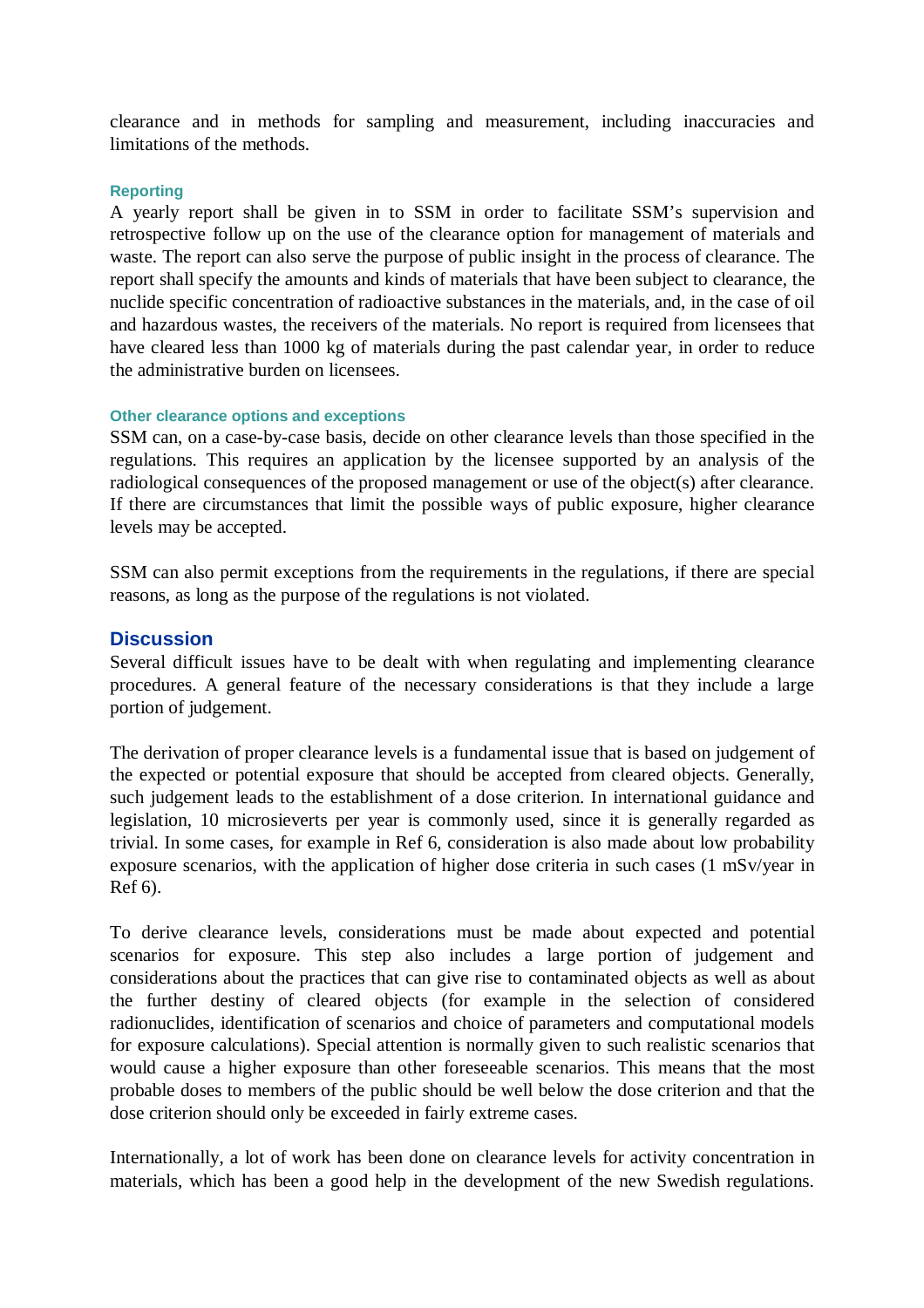However, for surface contamination there is very sparse guidance. Thus, there is a need for international recommendations on general clearance levels for surface contamination. There is also a need for further harmonization between clearance levels and transport regulations (see Ref 9).

The treatment of naturally occurring radionuclides poses a special problem when it comes to clearance. There are practices that involve naturally occurring radioactive materials (NORM) for which the application of the 10 microsievert criterion would cause restrictions on the operations and on the treatment of residual materials that would probably not be motivated from a radiation protection point of view, taking into account the natural abundance of NORM. Instead, higher dose criteria (300 microsieverts per year, Ref 10) or clearance levels corresponding to higher doses (Ref 6) are internationally recommended.

However, for practices in the nuclear fuel cycle, where NORM has been processed in view of its fissile properties, the 10 microsievert criterion should be applied, as for other radionuclides in the nuclear fuel cycle (fission and activation products)<sup>2</sup>. In this case the natural abundance of NORM causes detection problems, which might mean that less confidence level has to be accepted for some nuclides, or even that higher clearance levels can be applied, based on optimization of radiation protection (cf Ref 4, footnote of Table 1).

Once the clearance levels have been established, the question is how to show compliance with the levels. As mentioned earlier, this involves judgement about the potential contamination of the object, selection of appropriate methods for determination of the contamination and proper interpretation of the results. Considerations must be made about which nuclides shall be determined, their expected distribution, the properties of the contaminated materials, confidence levels and detection limits of measurements, logistics, calibration of equipment, quality assurance, etc. Many of these issues have to be solved in a way that is adapted to the actual circumstances. In the new Swedish regulation, this step in the procedure is a responsibility of the licensee to a large extent. This emphasizes the importance of skills and competence of the personnel responsible for clearance.

Clearance levels are often regarded as "perfectly safe" levels of contamination which can be disregarded from a radiation protection point of view. However, application of the principle of optimization of radiation protection means that some efforts for decontamination before clearance may be warranted (Ref 9). It could also be warranted to direct the release of materials into the society in such a way that exposure is avoided.

Clearance procedures are closely connected to means and routines for control of radioactive materials and waste within a practice. To avoid exposure of the public or deterioration of public confidence it is crucial that no radioactive material, on false grounds, leaves the practice as cleared material. To prevent this, the clearance procedures should involve additional "lines of defence" to identify and prevent such illicit clearance. This could include random additional checks and gate monitors for goods leaving the site

## **Conclusions**

 $\overline{a}$  $2^2$  Actually, this is the main reason for the decision to use the clearance levels recommended in Ref 122 instead of Ref IAEA. This is further described in Ref 9.